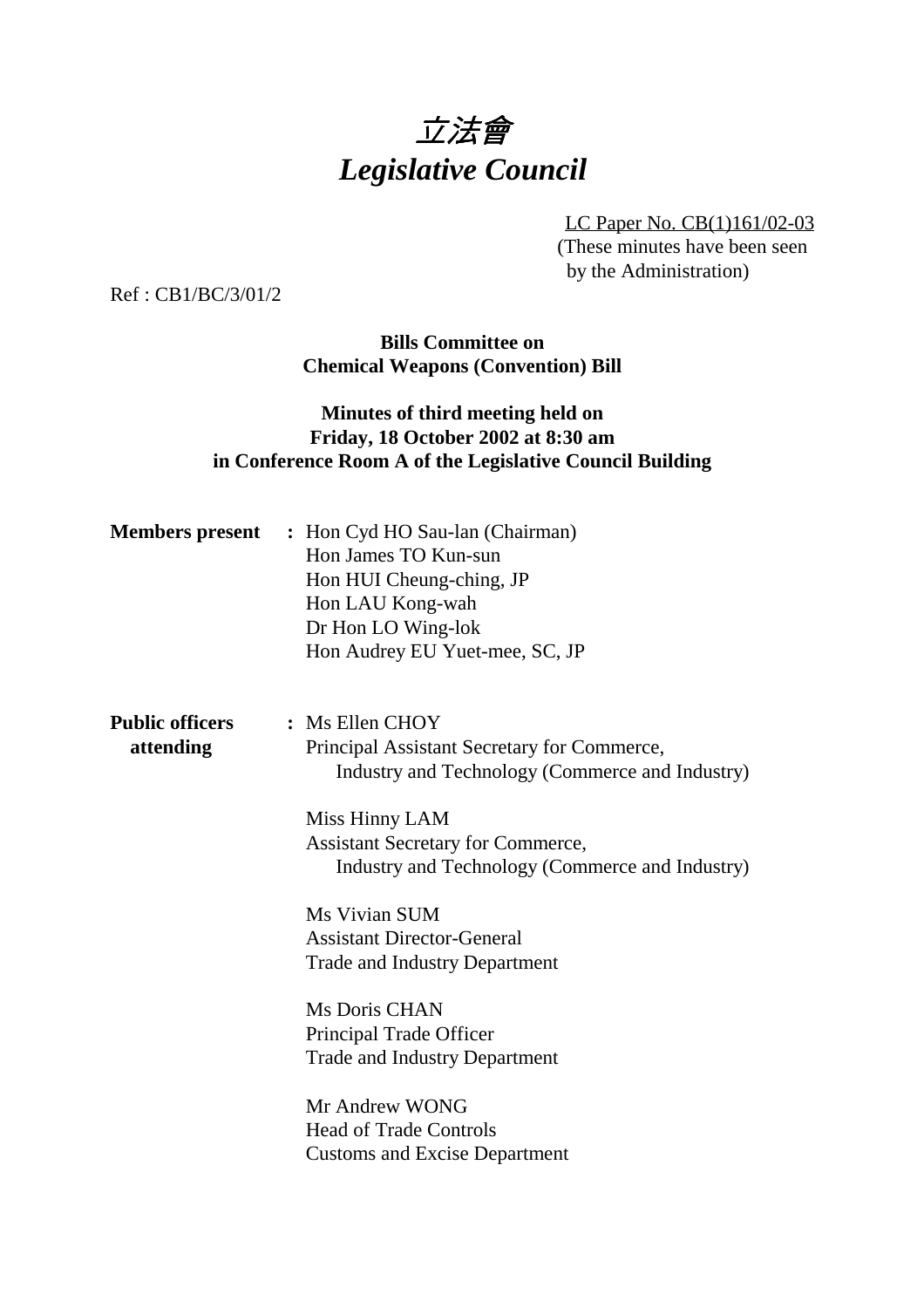|                                              | Mr K H NG<br>Principal Trade Controls Officer |
|----------------------------------------------|-----------------------------------------------|
|                                              | <b>Customs and Excise Department</b>          |
|                                              | Mr C Y AU YEUNG                               |
|                                              | <b>Senior Chemist</b>                         |
|                                              | <b>Government Laboratory</b>                  |
|                                              | Mr Geoffrey FOX                               |
|                                              | Senior Assistant Law Draftsman                |
|                                              | Department of Justice                         |
|                                              | Ms Marie SIU                                  |
|                                              | <b>Senior Government Counsel</b>              |
|                                              | Department of Justice                         |
| <b>Clerk in attendance:</b> Miss Salumi CHAN |                                               |
|                                              | Chief Assistant Secretary (1)5                |
|                                              |                                               |
| <b>Staff in attendance : Miss Anita HO</b>   |                                               |
|                                              | <b>Assistant Legal Adviser 2</b>              |
|                                              | Ms Cindy CHENG                                |
|                                              |                                               |

| I. | <b>Meeting with the Administration</b>                                   |                                 |
|----|--------------------------------------------------------------------------|---------------------------------|
|    | $(LC$ Paper No. $CB(1)59/02-03(01)$ — "Follow-up to the first meeting on |                                 |
|    |                                                                          | 18 April 2002" prepared by the  |
|    |                                                                          | Legislative Council Secretariat |
|    | LC Paper No. $CB(1)1722/01-02(01)$ — Description of the Chemical         |                                 |
|    |                                                                          | Weapons Convention Schedule 1   |
|    |                                                                          | Chemicals                       |
|    | LC Paper No. $CB(1)1722/01-02(02)$ — Description of the Chemical         |                                 |
|    |                                                                          | Weapons Convention Schedule 2   |
|    |                                                                          | Chemicals                       |
|    | LC Paper No. $CB(1)1722/01-02(03)$ — Description of the Chemical         |                                 |
|    |                                                                          | Weapons Convention Schedule 3   |
|    |                                                                          | Chemicals                       |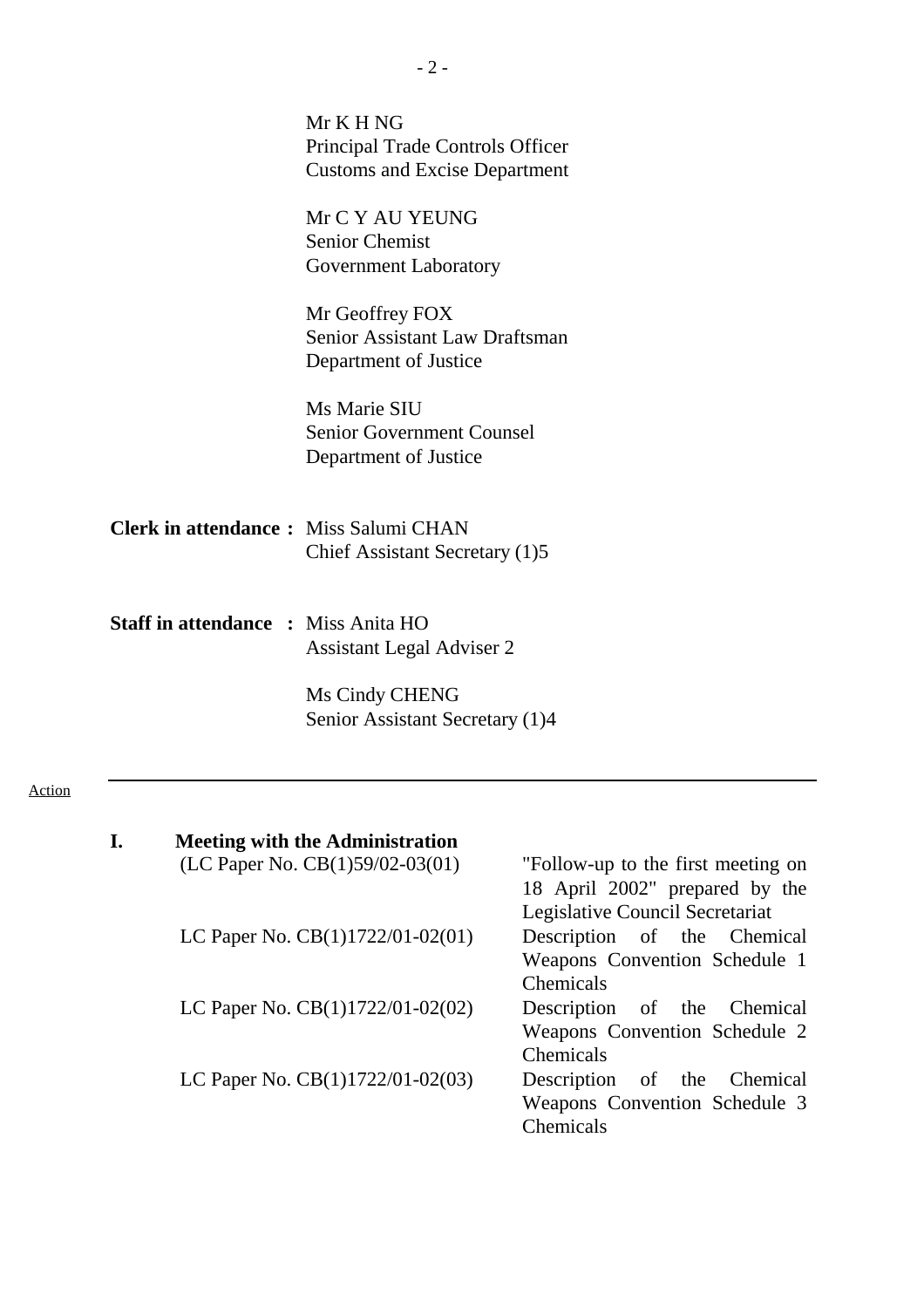LC Paper No.  $CB(1)1722/01-02(04)$  — Implications of the Chemical

|                                      | Weapons (Convention) Bill for the   |
|--------------------------------------|-------------------------------------|
|                                      | general public and establishments   |
|                                      | that need to acquire or<br>use      |
|                                      | chemicals                           |
| LC Paper No. $CB(1)2206/01-02(01)$ — | Comparison of the Chemical          |
|                                      | Weapons (Convention) Bill to the    |
|                                      | Chemical<br>Australia<br>Weapons    |
|                                      | (Prohibition) Act 1994 and the UK   |
|                                      | <b>Chemical Weapons Act 1996</b>    |
| LC Paper No. CB(1)2206/01-02(02) -   | The full text of the Chemical       |
|                                      | Weapons (Prohibition) Act 1994      |
|                                      | of the Commonwealth of Australia    |
| LC Paper No. $CB(1)2206/01-02(03)$ — | The full text of the Chemical       |
|                                      | Weapons Act 1996 (C.6) of the       |
|                                      | United Kingdom                      |
| LC Paper No. CB(1)59/02-03(02)       | "Follow-up to the second meeting    |
|                                      | on 16 July 2002" prepared by the    |
|                                      | Legislative Council Secretariat     |
| LC Paper No. CB(1)59/02-03(03)       | Reply dated 16 October 2002 from    |
|                                      | the Administration to the Clerk to  |
|                                      | <b>Bills Committee</b>              |
| LC Paper No. $CB(1)1511/01-02(02)$ — | First letter dated 1 November 2001  |
|                                      | from the Assistant Legal Adviser    |
|                                      | to the Administration               |
| LC Paper No. CB(1)1511/01-02(03) -   | Reply dated 24 November 2001        |
|                                      | from the Administration to the      |
|                                      | <b>Assistant Legal Adviser</b>      |
| LC Paper No. CB(1)59/02-03(04)       | Second letter dated 24 April 2002   |
|                                      | from the Assistant Legal Adviser    |
|                                      | to the Administration               |
| LC Paper No. CB(1)59/02-03(05)       | Reply dated 12 October 2002 from    |
|                                      | the Administration to the Assistant |
|                                      | Legal Adviser                       |
| LC Paper No. $CB(1)59/02-03(06)$     | Third letter dated 6 August 2002    |
|                                      | from the Assistant Legal Adviser    |
|                                      | to the Administration)              |
|                                      |                                     |

Members noted the amendment sheets to LC Paper No. CB(1)59/02-03(03), which were tabled at the meeting by the Administration.

(*Post-meeting note:* The amendment sheets were issued to members vide LC Paper No. CB(1)91/02-03 on 21 October 2002.)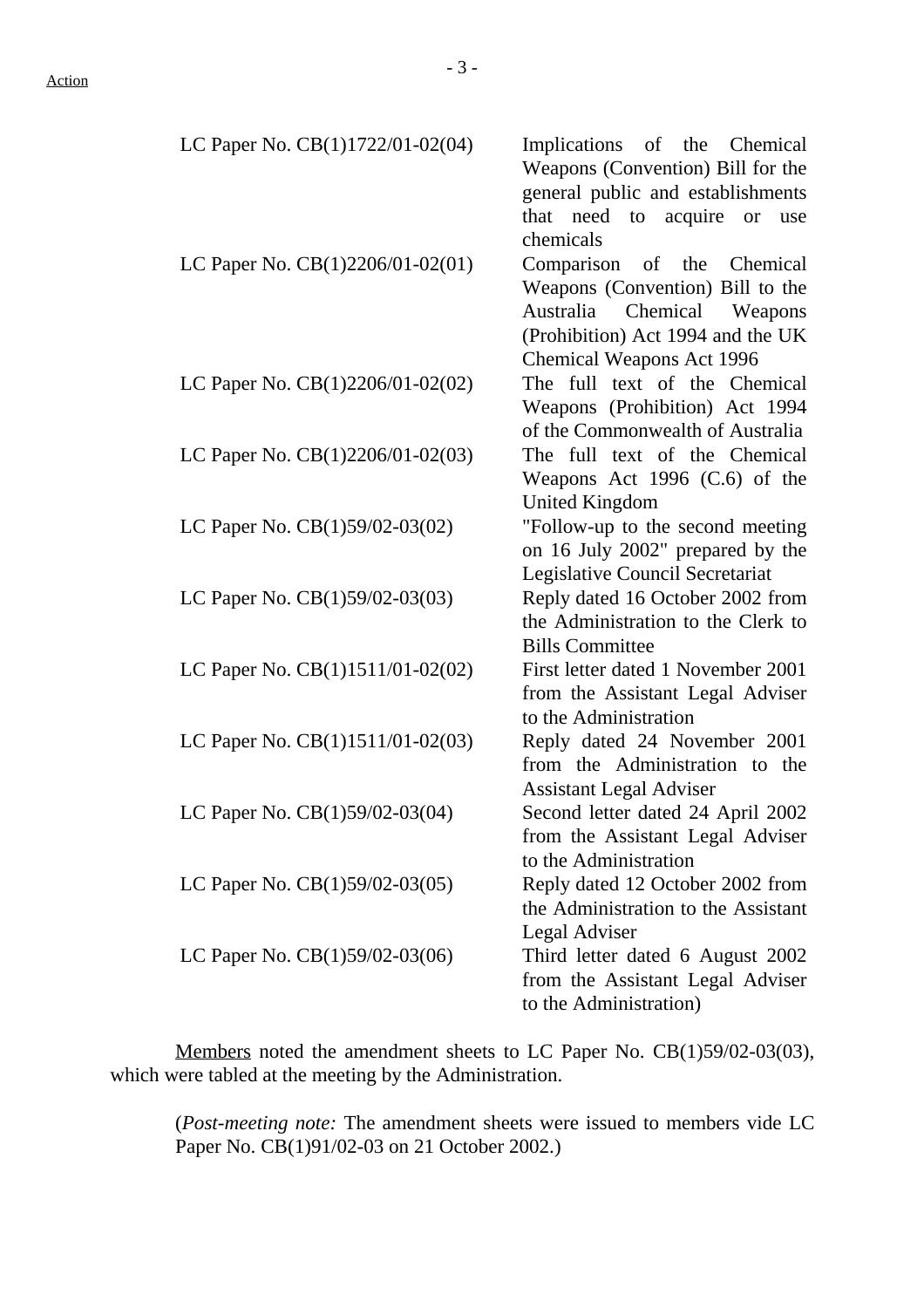2. The Bills Committee deliberated (Index of proceedings attached at **Appendix**).

#### Follow-up actions to be taken by the Administration

- Admin 3. As requested by the Bills Committee, the Administration undertook to take the follow-up actions listed below:
	- (a) Cross-referencing the Bill and the Convention To provide a table cross-referencing the Bill and the relevant parts of the Convention so as to facilitate the Bills Committee's consideration of the need to set out the full text of the Convention in Schedule 1 to the Bill.
	- (b) Addition of the definitions of key terms in clause 2 Certain key terms such as "Chemical Weapons" and "Facility" were defined in the Convention, but not in clause 2 (Interpretation) of the Bill. The Administration was requested to consider adding the definitions of such terms in clause 2 by referring to the definitions provided in the Convention.
	- (c) Clause  $5(e)$  and  $(f)$

Clause 5(f) provided that no person "shall assist, encourage or induce in any way, anyone to engage in any activity prohibited under the Convention". In this connection, the Administration was requested:

- (i) to review whether it was appropriate to use the term "encourage" in the context of clause 5(f) and its implications, and whether the term was commonly used in local legislation; and
- (ii) to consider whether the defence provision under clause 29(2), which was applicable to clause  $5(a)$ , (b), (c) or (d), should also be applicable to clause 5(e) and (f).

(*Post-meeting note:* The comparison table provided by the Administration on paragraph 3(a) above was circulated to members vide LC Paper No. CB(1)98/02-03(02) on 23 October 2002.)

#### Date of next meeting

4. The Chairman reminded members of the meeting schedule of the Bills Committee, as follows:

| Meeting | Date                       | Time       |
|---------|----------------------------|------------|
| Fourth  | 24 October 2002 (Thursday) | $10:45$ am |
| Fifth   | 31 October 2002 (Thursday) | 8:30 am    |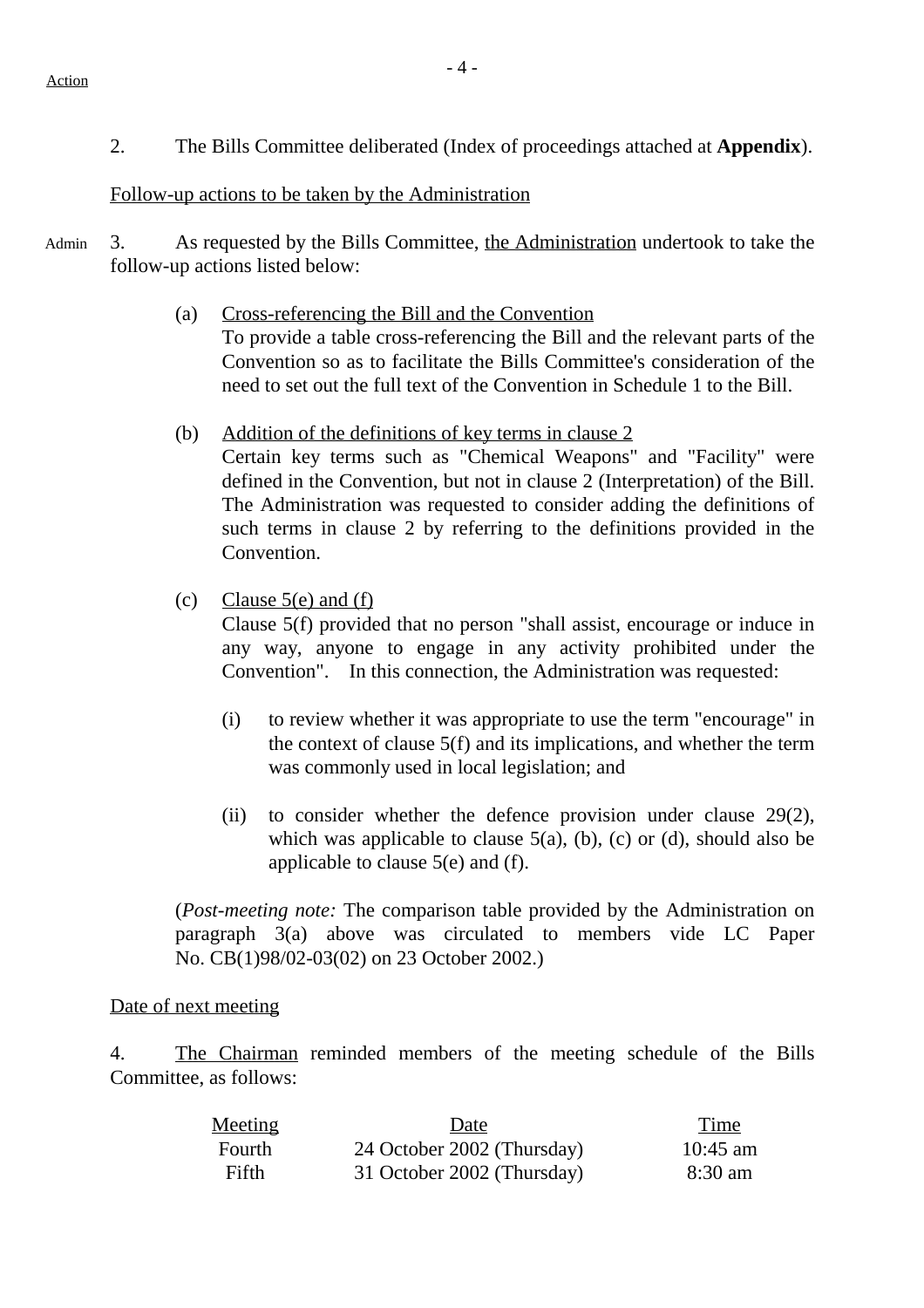# **II. Any other business**

5. There being no other business, the meeting ended at 10:20 am.

Legislative Council Secretariat 25 October 2002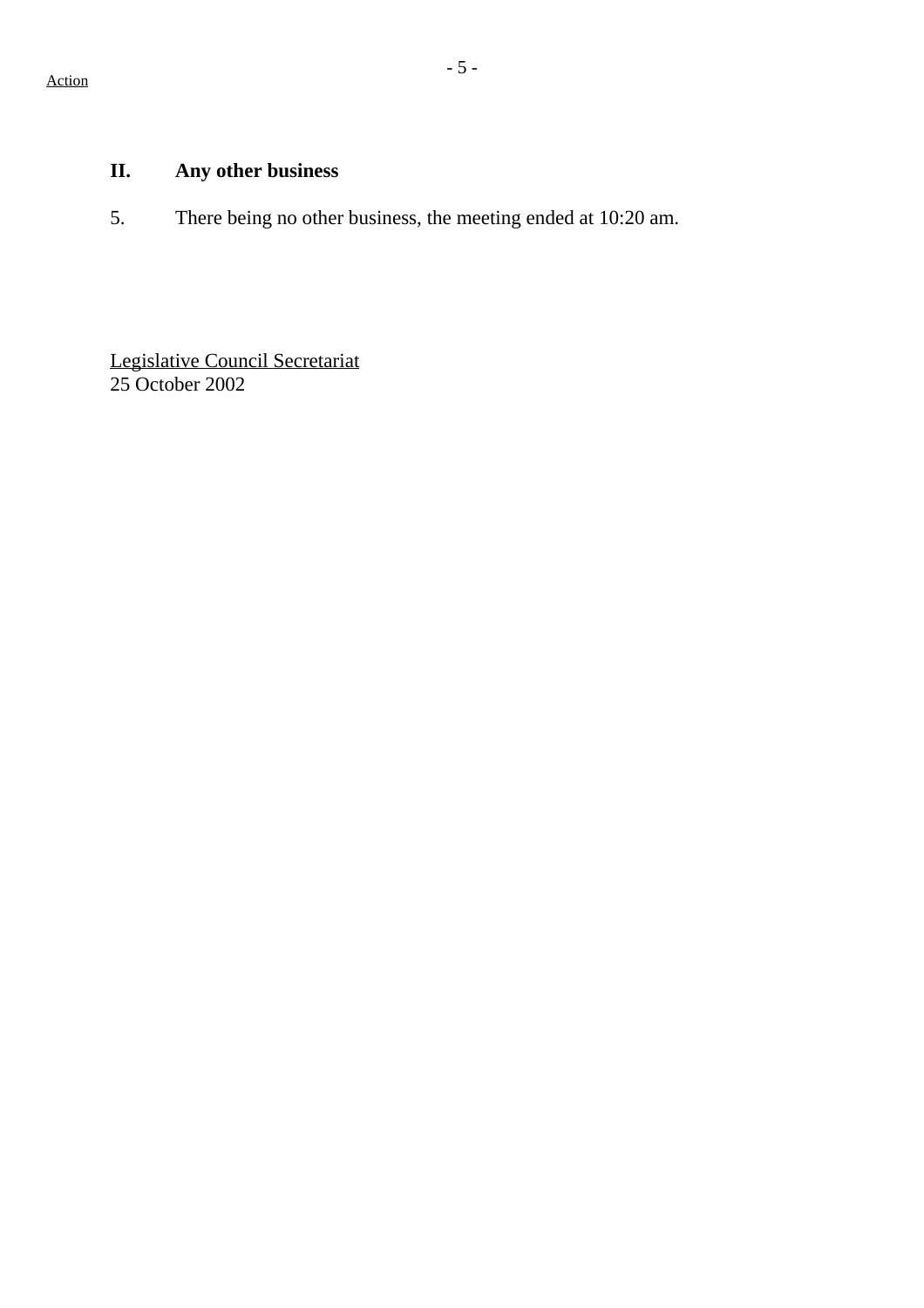## **Appendix**

## **Proceedings of the third meeting of the Bills Committee on Chemical Weapons (Convention) Bill on Friday, 18 October 2002 at 8:30 am in Conference Room A of the Legislative Council Building**

| <b>Time</b> | <b>Speaker</b>        | Subject(s)                           | <b>Action</b> |
|-------------|-----------------------|--------------------------------------|---------------|
|             |                       |                                      | required      |
| 0000-0321   | Chairman              | Descriptions of the Chemical         |               |
|             | Administration        | Weapons Convention Schedule 1        |               |
|             |                       | Chemicals, Schedule 2 Chemicals      |               |
|             |                       | and Schedule 3 Chemicals             |               |
|             |                       | (LC Paper Nos. CB(1)1722/01-         |               |
|             |                       | $02(01)$ , $(02)$ and $(03)$ )       |               |
| 0322-1715   | Chairman              | Supplementary<br>information         |               |
|             | Administration        | provided by the Administration on    |               |
|             |                       | issues raised at the second meeting  |               |
|             |                       | (LC Paper No. CB(1)59/02-03          |               |
|             |                       | (03) and the amendment sheets        |               |
|             |                       | tabled at the meeting by the         |               |
|             |                       | Administration)                      |               |
| 1716-2306   | Mr HUI Cheung-ching   | chemicals<br>Control over<br>under   |               |
|             | Chairman              | other existing legislation in Hong   |               |
|             | Administration        | Kong and whether there would be      |               |
|             | Mr LAU Kong-wah       | any possible overlapping with the    |               |
|             |                       | Bill                                 |               |
|             |                       | (Paragraph 2 and Annex A to LC       |               |
|             |                       | Paper No. CB(1)59/02-03(03))         |               |
|             |                       | (Paragraphs 2 to 5 and Annex A to    |               |
|             |                       | LC Paper No. $CB(1)59/02-03(05))$    |               |
| 2307-2629   | Chairman              | Survey results regarding two         |               |
|             | Administration        | industry surveys conducted by the    |               |
|             |                       | Administration in 1998 and 2001      |               |
|             |                       | (Paragraphs 7 to 10 of LC Paper      |               |
|             |                       | No. CB(1) $59/02-03(03)$             |               |
| 2630-3012   | Chairman              | Definition of the term "Facility"    |               |
|             | Ms Audrey EU Yuet-mee | under the Convention and the         |               |
|             | Administration        | parties subject to control under the |               |
|             |                       | present definition of the term       |               |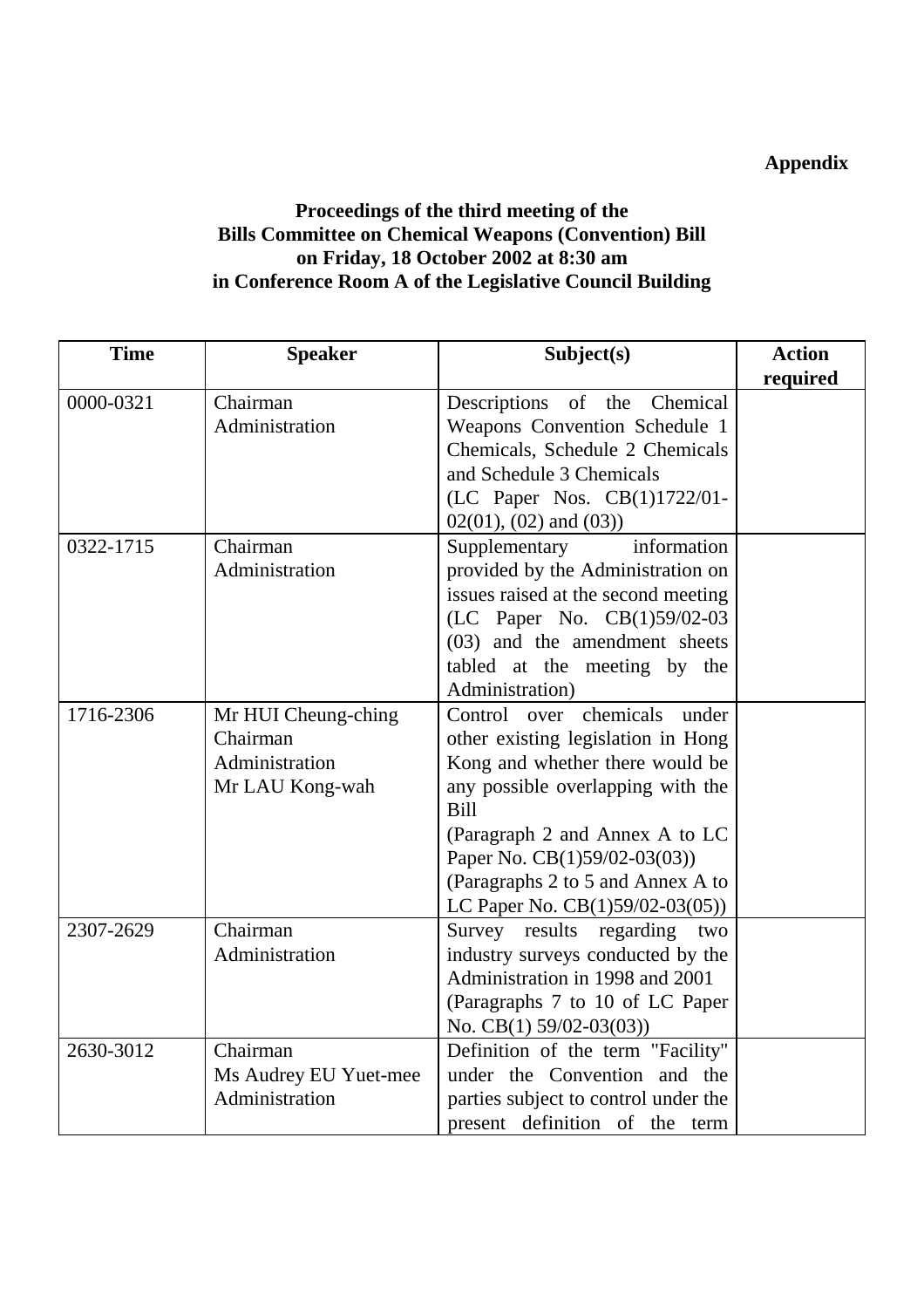| <b>Time</b> | <b>Speaker</b> | Subject(s)             | <b>Action</b> |
|-------------|----------------|------------------------|---------------|
|             |                |                        | required      |
|             |                | applicable to the Bill |               |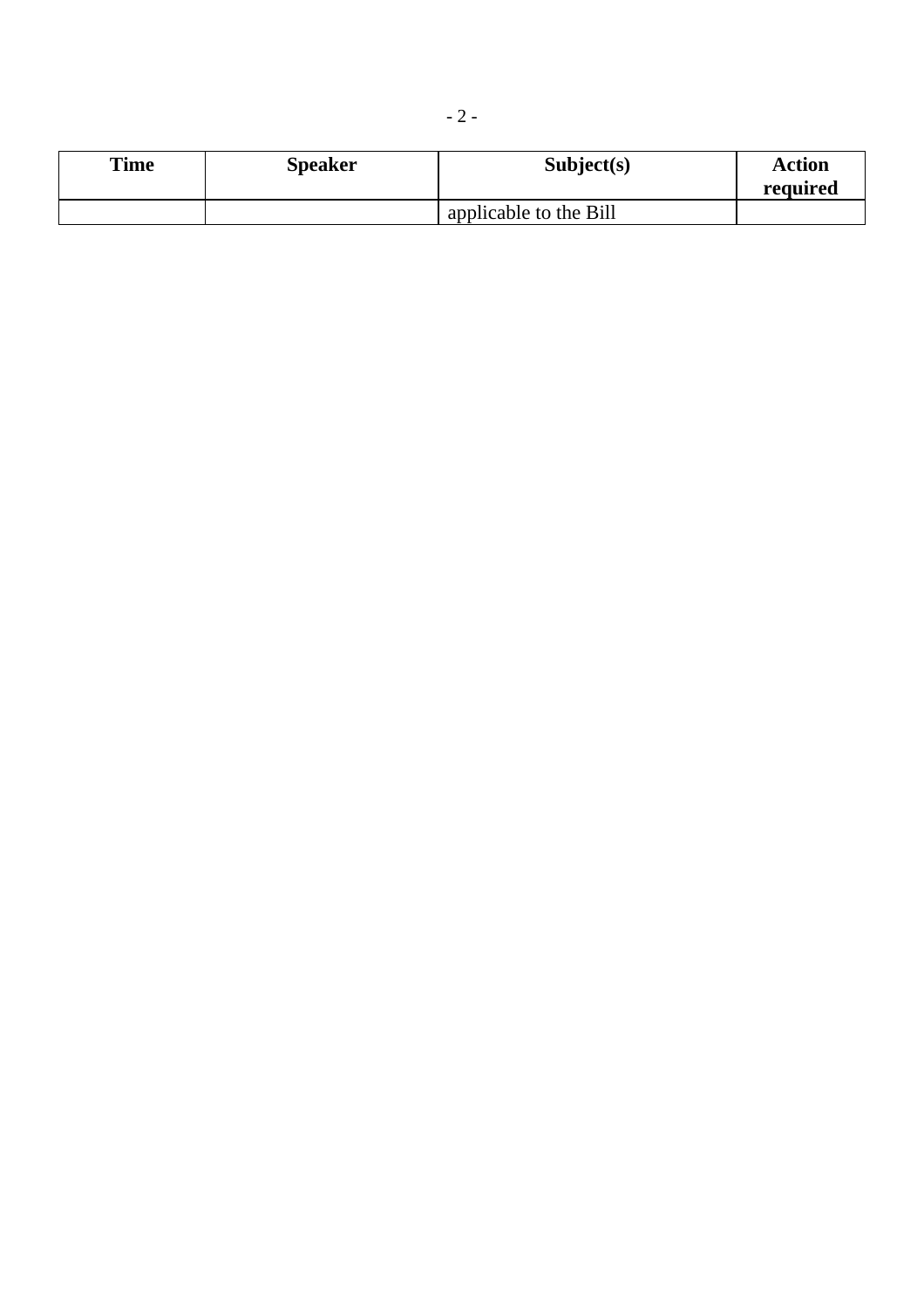| <b>Time</b>   | <b>Speaker</b>                                    | Subject(s)                                                                                                                                                                                                                                                                                                                                                                                                                                          | <b>Action</b><br>required                                                                                                              |
|---------------|---------------------------------------------------|-----------------------------------------------------------------------------------------------------------------------------------------------------------------------------------------------------------------------------------------------------------------------------------------------------------------------------------------------------------------------------------------------------------------------------------------------------|----------------------------------------------------------------------------------------------------------------------------------------|
| 3013-3929     | Chairman<br>Administration<br>Mr LAU Kong-wah     | Rationale for incorporating the<br>Convention into the Bill<br>(Paragraph 7 of LC Paper No.<br>$CB(1)59/02-03(04))$<br>(Paragraphs 9 to 11 of LC Paper<br>No. $CB(1)59/02-03(05)$                                                                                                                                                                                                                                                                   | <b>Admin</b><br>to<br>provide<br>a<br>table cross-<br>referencing<br>the Bill and<br>the relevant<br>parts of the<br><b>Convention</b> |
| 3930-5345     | ALA <sub>2</sub><br>Mr James TO<br>Administration | Concerns over the following :<br>Some key terms such<br>(a)<br>as<br>"Facility"<br>and "Chemical<br>Weapons" were defined in the<br>Convention, but not in clause<br>2 (Interpretation) of the Bill.<br>The<br>of<br>the<br>(b)<br>use<br>term<br>"encourage" in clause $5(f)$ of<br>the Bill and its implications.<br>Whether<br>defence<br>the<br>(c)<br>provision under clause $29(2)$<br>should also be applicable to<br>clause $5(e)$ and (f). | <b>Admin to</b><br>consider<br>reviewing<br>clause 5(f)<br>and clause<br>29(2)                                                         |
| 5346-010023   | Mr LAU Kong-wah<br>Chairman<br>Administration     | of<br>The<br>arrangement<br>not<br>incorporating the definitions<br>of<br>certain key<br>terms<br>such<br>as<br>"Chemical<br>Weapons"<br>and<br>"Facility"<br>in<br>clause<br>$\overline{2}$<br>(Interpretation) of the Bill                                                                                                                                                                                                                        | <b>Admin to</b><br>consider<br>incor-<br>porating the<br>definition of<br>key terms in<br>clause 2                                     |
| 010024-010700 | Mr James TO<br>Administration<br>Chairman         | Implications<br>of<br>the<br>term<br>"encourage" used in clause $5(f)$ of<br>the Bill and whether the term was<br>commonly used in local legislation                                                                                                                                                                                                                                                                                                | <b>Admin to</b><br>review<br>whether the<br>term<br>"encourage"<br>was<br>commonly<br>used in local<br>legislation                     |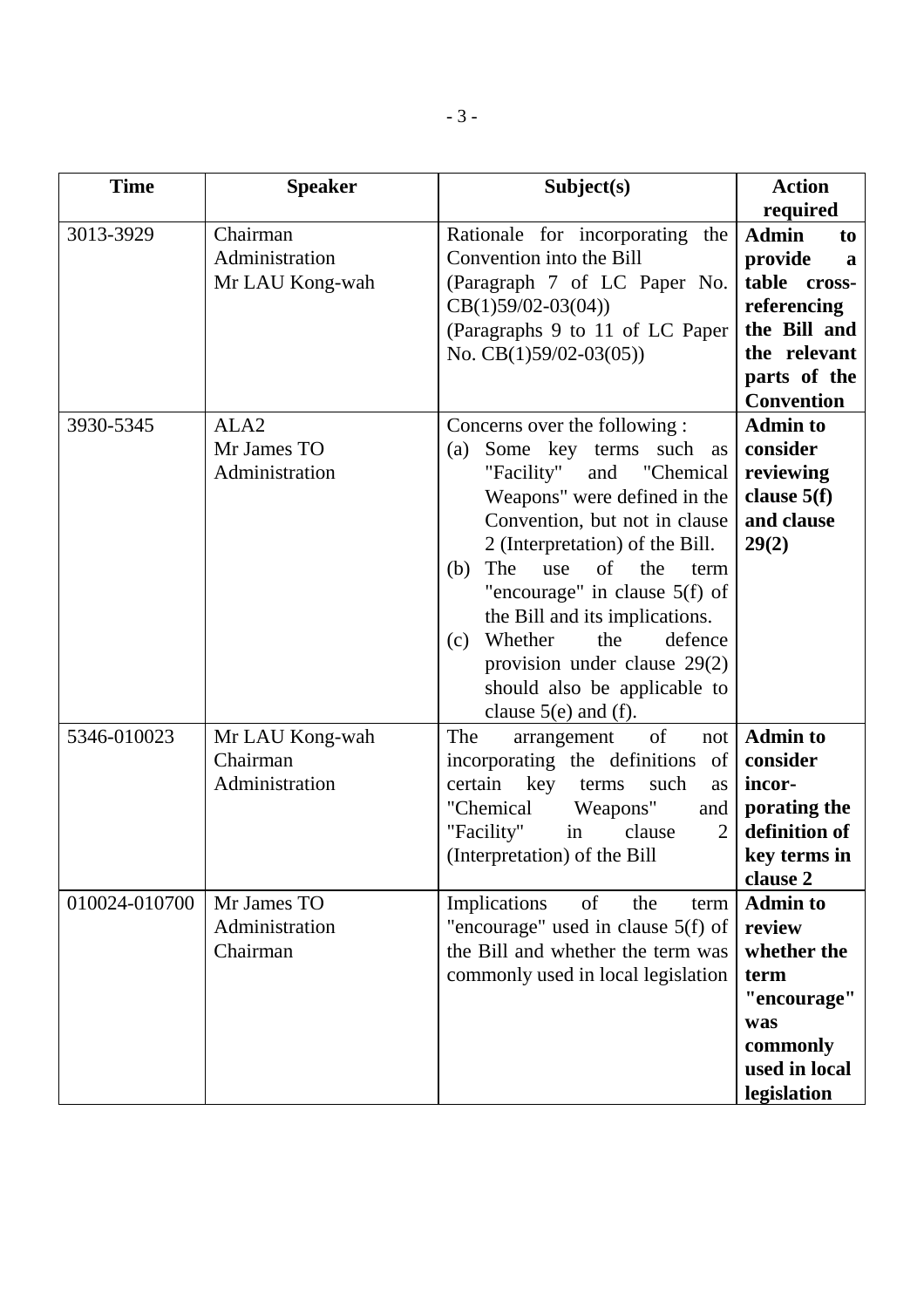| <b>Time</b>   | <b>Speaker</b>                                                    | Subject(s)                                                                                                                                                                                                                                                                                                                                                    | <b>Action</b><br>required |
|---------------|-------------------------------------------------------------------|---------------------------------------------------------------------------------------------------------------------------------------------------------------------------------------------------------------------------------------------------------------------------------------------------------------------------------------------------------------|---------------------------|
| 010701-011929 | Ms Audrey EU Yuet-mee<br>Chairman<br>ALA <sub>2</sub>             | Part 2 Offences as provided<br>(a)<br>in clause 29<br>for the<br>defence<br>Reasons<br>(b)<br>provision under clause $29(2)$<br>not applicable to clause $5(e)$<br>and $(f)$<br>The need to set out the full<br>(c)<br>text of the Convention in<br>Schedule 1 to the Bill<br>Staffing implication<br>(d)<br>of<br>implementation<br>of<br>the<br>legislation |                           |
| 011930-013023 | Mr James TO<br>Administration<br>Chairman                         | Clarification<br>"activity<br>the<br>on<br>prohibited under the Convention"<br>in clause $5(f)$<br>(Paragraph 2 of LC Paper No.<br>$CB(1)59/02-03(06))$                                                                                                                                                                                                       |                           |
| 013024-013340 | Mr LAU Kong-wah<br>Chairman<br>ALA <sub>2</sub><br>Administration | The need for incorporating the full<br>text of the Convention in the Bill                                                                                                                                                                                                                                                                                     |                           |
| 013341-013650 | Ms Audrey EU Yuet-mee<br>Chairman<br>Administration               | implication<br><b>Staffing</b><br>of<br>implementation of the legislation                                                                                                                                                                                                                                                                                     |                           |
| 013651-013759 | Mr HUI Cheung-ching<br>Administration                             | Information<br>regarding<br>the<br>production of chemical weapons                                                                                                                                                                                                                                                                                             |                           |
| 013800-014146 | Chairman                                                          | Concluding remarks<br>(a)<br>Dates of the fourth and fifth<br>(b)<br>meetings                                                                                                                                                                                                                                                                                 |                           |

# **Note: The audio records of the above proceedings are kept at the Legislative Council Library**

Legislative Council Secretariat